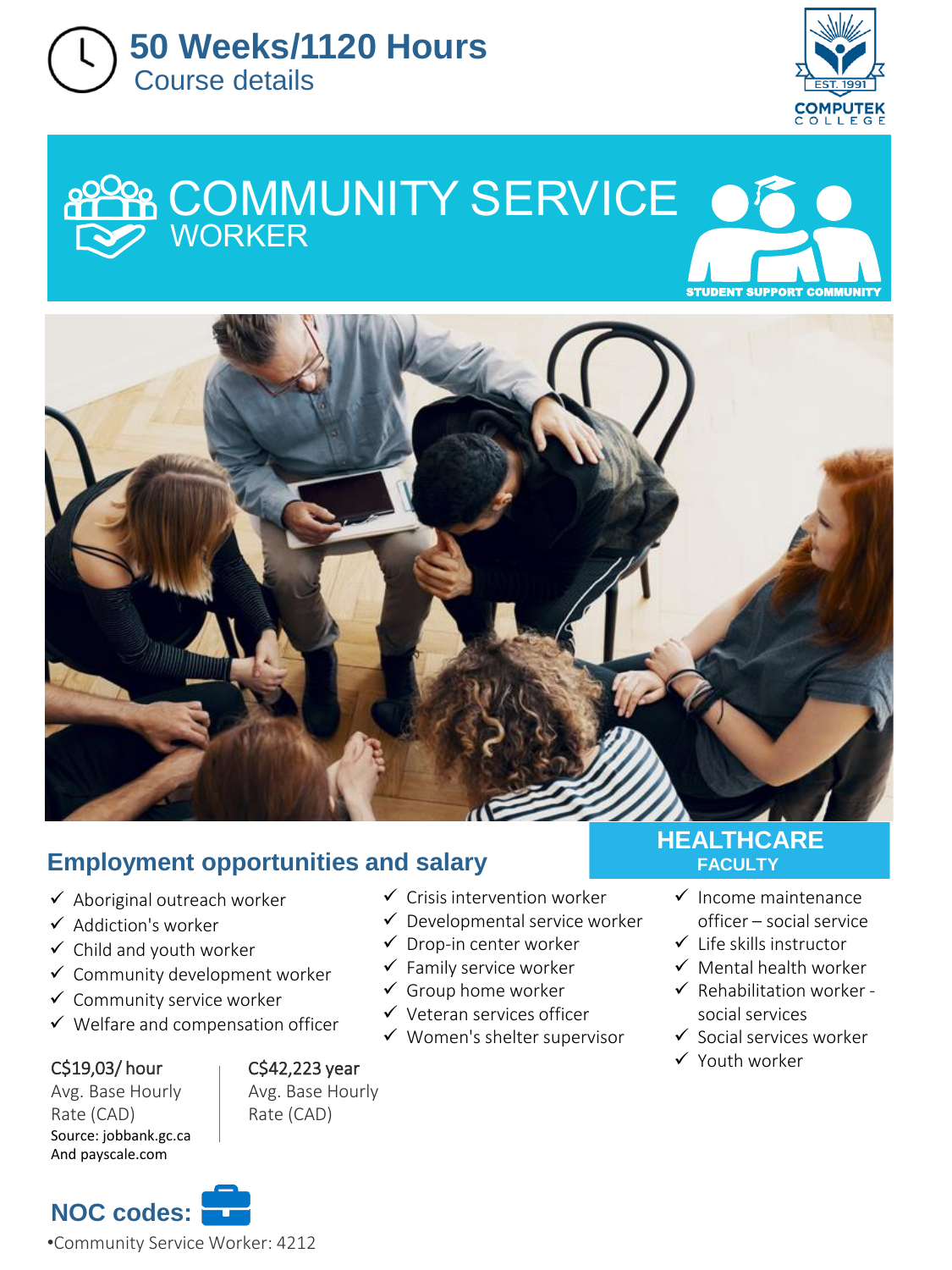# **50 Weeks/ 1120 Hours**  Course details



## **Program Summary**

In the Community Services Work Diploma program, you will benefit from both classroom education and practical training in order to develop the skill set needed to perform individual case management, assessments, referrals, and programming development. By the end of your program, you will be able to confidently ideate, implement, and oversee a variety of social programming, catering to a diverse community of individuals to create lasting and positive impact.



## **Learning Focus**

- Essential Skills
- Microsoft Windows
- Communication Essentials
- Employment Achievement Strategies
- Basic Business Communications
- Harm Reduction and Crisis Intervention
- Introduction to Sociology
- Mental Health & Addiction
- Populations at Risk
- Support Resources
- Law of Support Workers
- Human Sexuality
- Placement
- Self-Care and Team Building
- Basic Counselling Techniques
- Solution Focused Intervention **Techniques**
- Family Development and Functions
- Introduction to Psychology
- Professional Documentation & Case Management
- Advanced Counselling Techniques
- Behavior Modification
- Introduction to Social Welfare
- Conflict Resolution Strategies
- Group Formation and Development

# **What do community service worker do?**

The community support worker holds a medical position in which the worker is responsible creating a pleasant, active environment for people with disabilities in day programs and group homes. They encourage participation in these programs, which are meant assist clients in the development of physical, emotional, and social skills intended to promote well-being, independence, and self-confidence. They also follow up with people already in the program to assess their progress, and they may also help develop initiatives to address concerns within the community, especially related to housing, health, and employment.

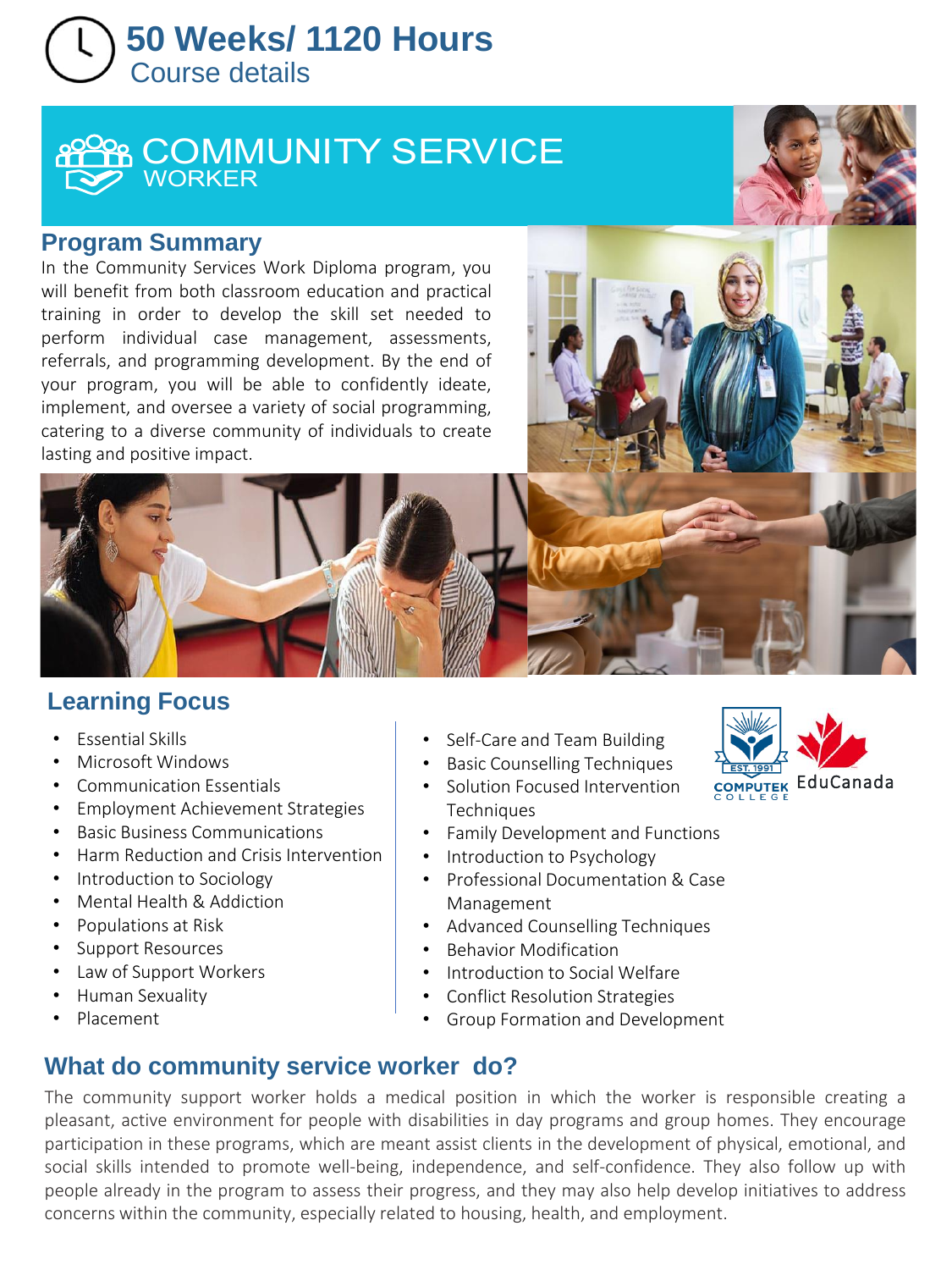# **MUNITY SERVICE WORKER**



**Hours** 

20

20

20

#### **Essential Skills**

In this module, the student will develop basic keyboarding skills, learn to set, evaluate and achieve realistic personal goals, discover how to work effectively both independently and in groups..

#### **Microsoft Windows**

This module will allow the students to learn the basic windows features, use programs, organize files and folders, working with views and toolbars, use multiple windows, the desktop and the control panel.  $\Delta$ 

#### **Communication Essentials**

The CSW students will learn both verbal and non-verbal communication functions, self- awareness and self-disclosure, while being introduced to the major concepts of communication theory. 20

#### **Employment Achievement Strategies**

The students will focus on resume writing skills, marketing yourself and writing cover letters. The students will learn the various stages of interviews and feedback. 20

#### **Basic Business Communications**

The CSW requires proper documentation and writing skills and therefore the students in this model will learn to document case management, clinical case management and assertive case managements. 20

#### **Harm Reduction and Crisis Intervention**

Students will explore alternative approaches to clients in crisis.

#### **Introduction to Sociology**

The students will understand the impact of culture, social structure, economy and politics, marriage and family, economics, education, social inequality and social classes and dynamics and acquire greater understanding of social change and theories.. 60

#### **Mental Health & Addiction**

60 The students in this module will be introduced to mental health disorders, substance addictions, behavioral addictions, introduction to various disorders and social disorders.

#### **Populations at Risk**

This module explores the types and levels of risks, trends and theories in high risk populations, social justice theory, and risk group interventions. 40

#### **Support Resources**

An examination of local community-based support resources frequently utilized in the field.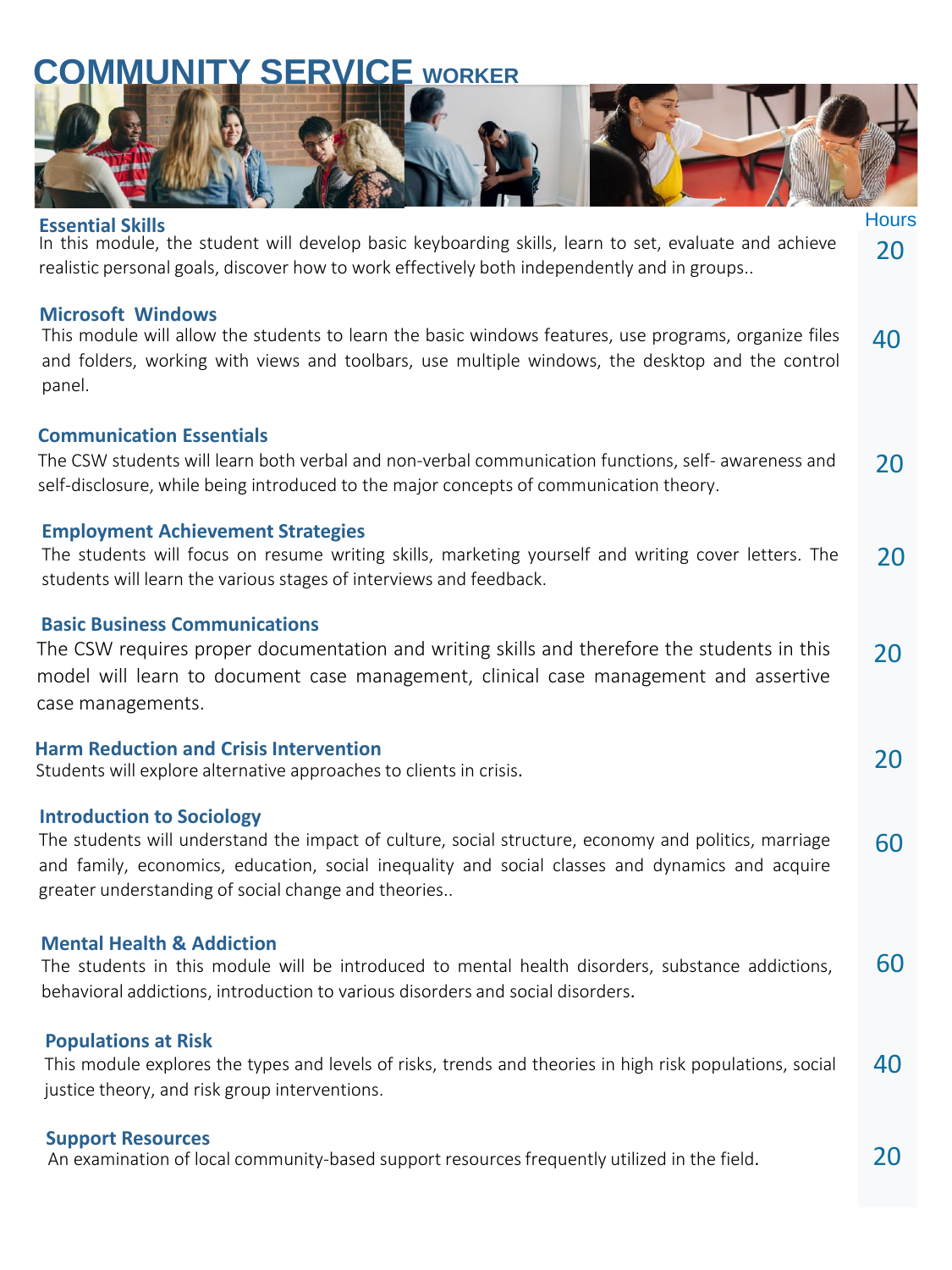## **Self-Care and Team Building** It is essential that the Community Service Workers posses self-understanding, are aware of stress situations, symptoms, methods of treatment, impact on individuals and relationships, understand theories of teamwork and process of resolving conflict situations within groups. 40 40 **Hours** An introduction to the theories and techniques of counseling, including the impact of personality on counseling skills. **Family Development and Functions Basic Counselling Techniques Solution Focused Intervention Techniques** This module will explore the various problem-solving paradigms, stages of both problem and solution-based paradigms. The students will acquire the skills of solution-based counselling and a special focus on children. **COMMUNITY WORKER** 40

40 Understanding models and functions of families is very critical to the learning of the CSW students. This module will further elaborate on the developmental process of the various Family models and their social issues.

#### **Introduction to Psychology**

60 A survey course of all the major content areas of Psychology including the biology of the brain, consciousness, sensation, and perception; learning and memory; intelligence, thought, and creativity and motivation.

#### **Professional Documentation & Case Management**

Introduction to basic standard forms advanced counselling techniques of community-based employment including intake forms, incident forms, case forms and client files. 20

#### **Advanced Counselling Techniques**

A continuation of counseling with a focus on the theories and techniques used to facilitate client's behavior change, enhance the client's coping skills, promote client's decision-making process and facilitate client potential and development. 20

#### **Behavior Modification**

40 This module will allow the students to acquire knowledge on defining human behaviors, characteristics of behavior modifications; will be introduced to mental illness, clinical psychology, rehabilitation, developmental disabilities, prevention and community psychology.

#### **Introduction to Social Welfare**

40 An in depth study of the development and applications of social programs and support services in Ontario, with a specific focus on the social welfare programs offered in local counties.

#### **Conflict Resolution Strategies**

20 Introduction to the nature of conflict and the methods to resolve conflict with an emphasis on collaborative problem solving and mediation.